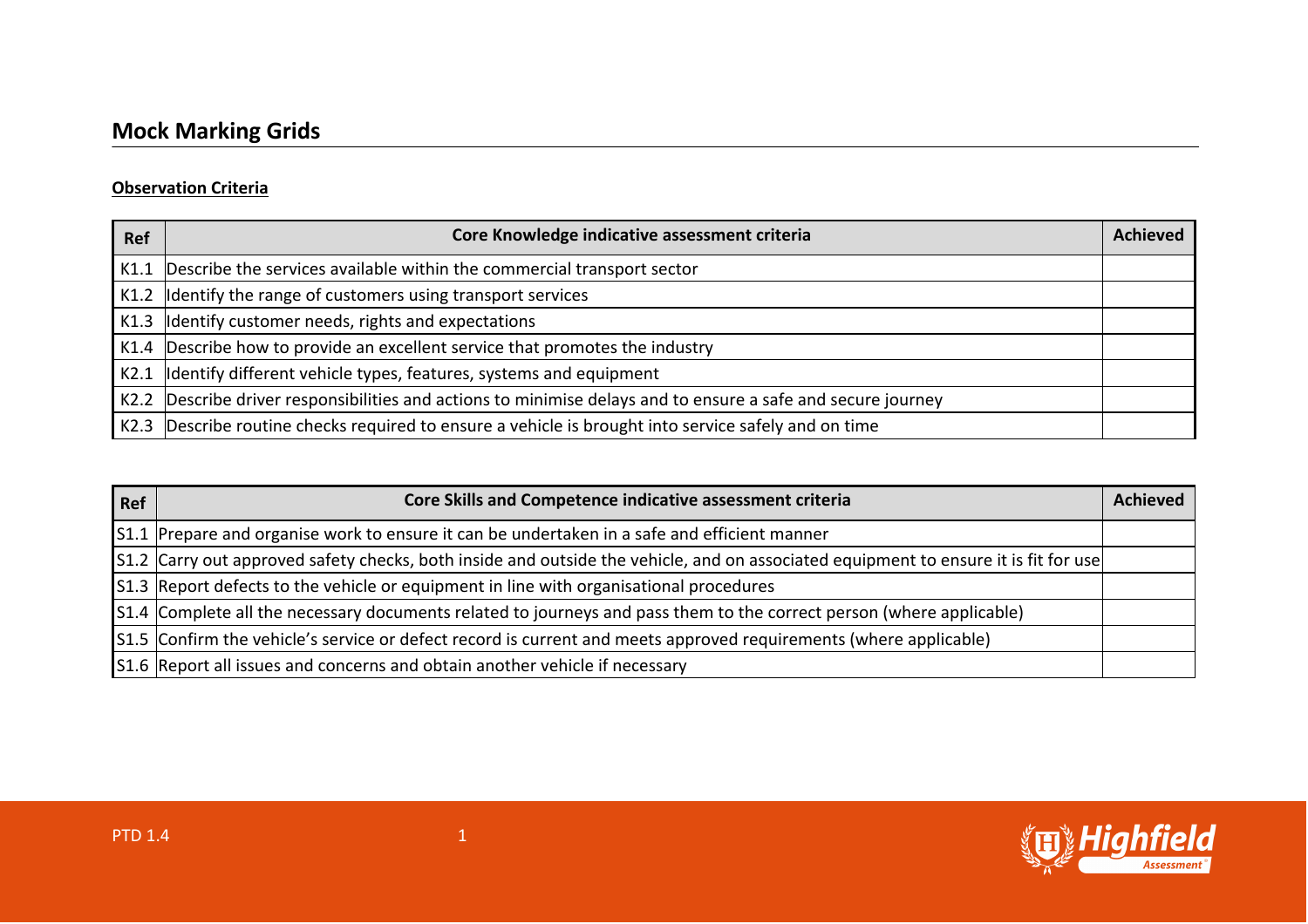| Ref | <b>Behaviours indicative assessment criteria</b>                                                  | Achieved |
|-----|---------------------------------------------------------------------------------------------------|----------|
|     | B1.1 Establish a rapport with the customer                                                        |          |
|     | B1.2 Welcome passengers and be approachable                                                       |          |
|     | B2.1 Use active listening techniques                                                              |          |
|     | B2.2 Show respect to beliefs and personal circumstances of others                                 |          |
|     | B3.1 Report hazardous situations in line with organisational procedures                           |          |
|     | B3.2 Warn others when hazardous situations arise, while remaining calm                            |          |
|     | B4.1 Show confidence in the safety of your passengers, yourself and others                        |          |
|     | B4.2 Plan and organise, so you are prepared and safe                                              |          |
|     | B5.1 Describe how interpersonal skills can create a positive impression of the transport industry |          |
|     | B6.1 Demonstrate attention to detail which leads to quality                                       |          |

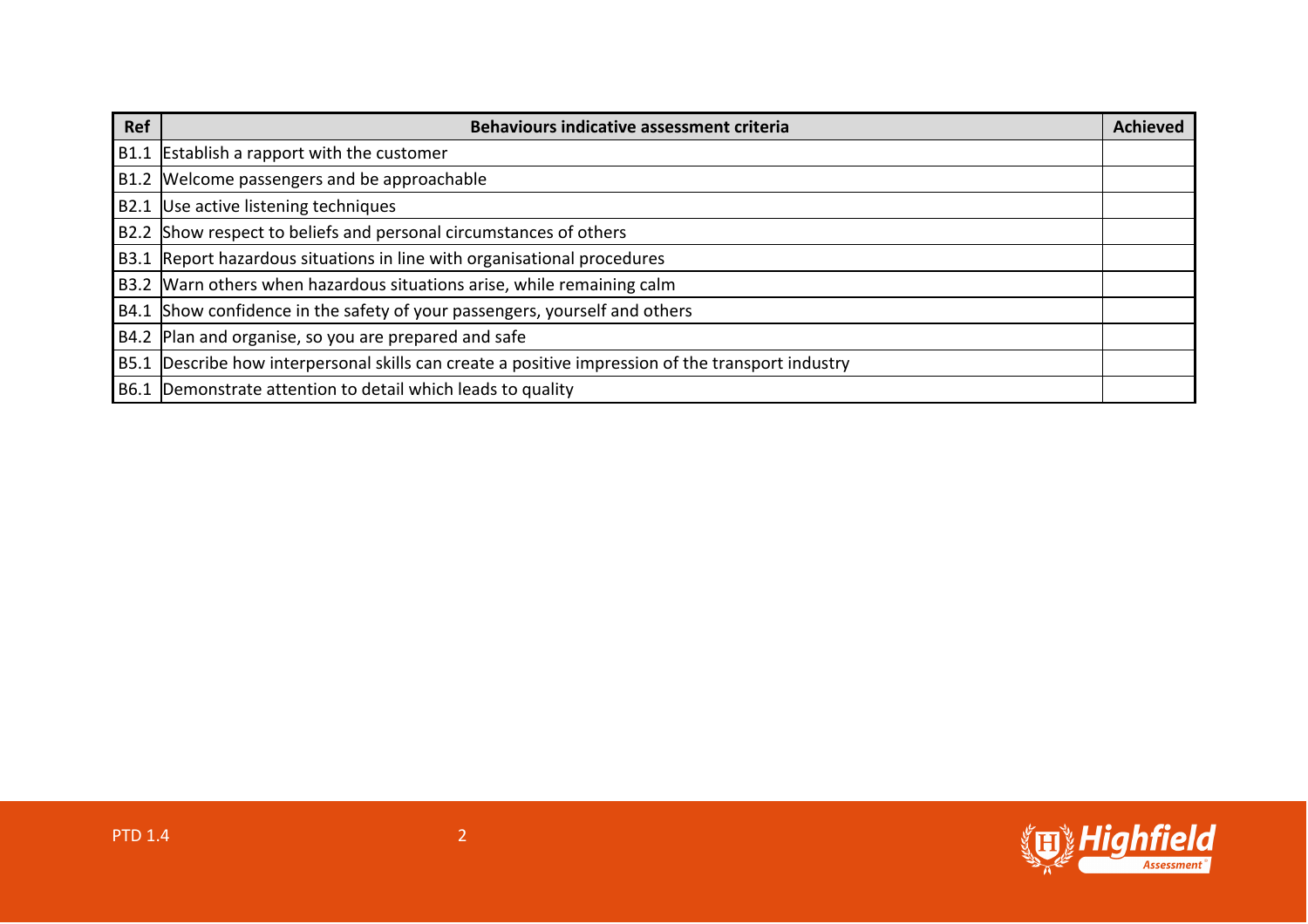| <b>Ref</b> | Specific Bus Requirements indicative assessment criteria                                                                                         | Achieved |
|------------|--------------------------------------------------------------------------------------------------------------------------------------------------|----------|
| SB1.1      | Confirm that the equipment used for issuing and/or processing tickets is in working order                                                        |          |
| SB1.2      | Issue tickets, and confirm that prepaid tickets and passes are valid for the journey                                                             |          |
| SB1.3      | Deal with any problems in line with organisational procedures                                                                                    |          |
| SB1.4      | Store all payments in an approved place in line with organisational guidelines                                                                   |          |
| SB1.5      | Recognise and report when tickets or passes have been misused and when passengers have not paid fares, in line with<br>organisational procedures |          |
| SB1.6      | Follow any concessionary fare schemes in line with organisational procedures                                                                     |          |
| SB2.1      | Acknowledge customers promptly and politely, and speak to them in a way that promotes confidence in the organisation                             |          |
| SB2.2      | Give customers information on timetabling and services                                                                                           |          |
| SB2.3      | Keep customers up to date with information on delays                                                                                             |          |

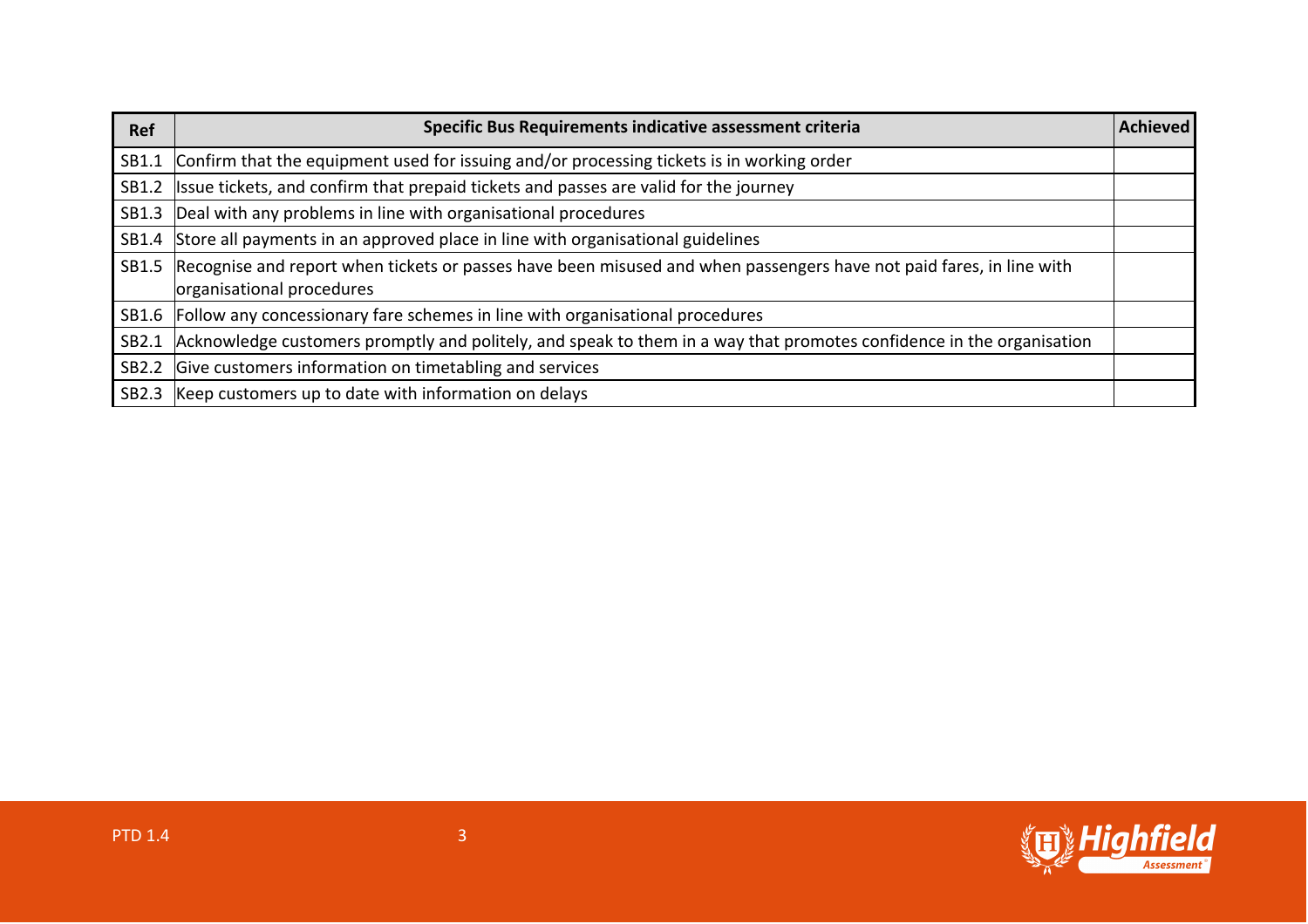| Ref   | Specific Coach Requirements indicative assessment criteria                                                                                       | <b>Achieved</b> |
|-------|--------------------------------------------------------------------------------------------------------------------------------------------------|-----------------|
| SC1.1 | Confirm that the equipment used for issuing and/or processing tickets is in working order                                                        |                 |
| SC1.2 | Issue tickets, and confirm that prepaid tickets and passes are valid for the journey                                                             |                 |
| SC1.3 | Deal with any problems in line with organisational procedures                                                                                    |                 |
| SC1.4 | Store all payments in an approved place in line with organisational guidelines                                                                   |                 |
| SC1.5 | Recognise and report when tickets or passes have been misused and when passengers have not paid fares, in line with<br>organisational procedures |                 |
| SC1.6 | Follow any concessionary fare schemes in line with organisational procedures                                                                     |                 |
| SC2.1 | Acknowledge customers promptly and politely, and speak to them in a way that promotes confidence in the organisation                             |                 |
| SC2.2 | Give customers information on timetabling and services                                                                                           |                 |
| SC2.3 | Keep customers up to date with information on delays                                                                                             |                 |
| SC3.1 | Keep informed of the statutory requirement for the country you are driving in when operating your vehicle                                        |                 |
| SC3.2 | Ensure you comply with the statutory requirements when driving your vehicle                                                                      |                 |